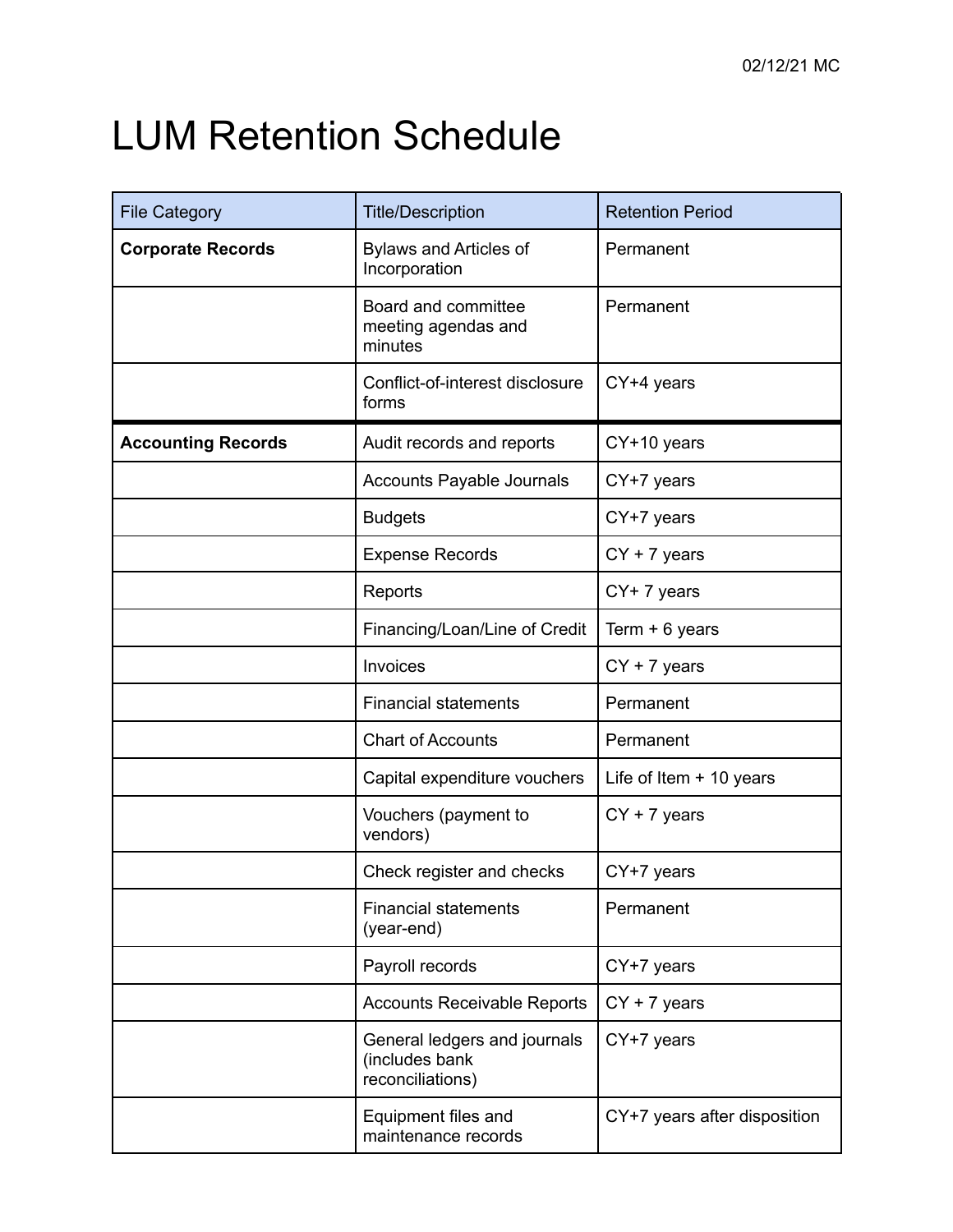|                          | Bank deposits and<br>statements                                        | CY+7 years                                                |
|--------------------------|------------------------------------------------------------------------|-----------------------------------------------------------|
|                          | Contracts and agreements                                               | CY+7 years after all<br>obligations end                   |
|                          | Correspondence- general                                                | CY+3 years                                                |
| Tax                      | Determination Letter from<br>IRS, and correspondence<br>relating to it | Permanent                                                 |
|                          | Tax returns                                                            | Permanent                                                 |
|                          | <b>IRS Forms 990s</b>                                                  | Permanent                                                 |
| <b>Insurance Records</b> | <b>Insurance Policies</b>                                              | Permanent                                                 |
|                          | <b>Hold Harmless Waivers</b>                                           | CY+2 years                                                |
|                          | Policies-- claims-made type                                            | Permanent                                                 |
|                          | Accident reports                                                       | CY+7 years                                                |
|                          | Safety (OSHA) reports                                                  | CY+7 years                                                |
|                          | <b>Accident Reports/Claims</b><br>(settled)                            | CY+7 years                                                |
| <b>Real Estate</b>       | Real estate deeds,<br>mortgages, bills of sale                         | Permanent                                                 |
|                          | Leases                                                                 | 7 years after all obligations<br>end                      |
| <b>Human Resources</b>   | Employee personnel files                                               | 7 years after employment<br>ends                          |
|                          | <b>Complaint Logs</b>                                                  | CY+10 years                                               |
|                          | <b>Corrective Actions</b>                                              | CY+10 years                                               |
|                          | Employee handbooks                                                     | Permanent                                                 |
|                          | Workers comp claims (after<br>settlement)                              | CY+7 years                                                |
|                          | Employee orientation and<br>training materials                         | CY+7 years after use ends                                 |
|                          | <b>Employment applications</b>                                         | CY+3 years                                                |
|                          | IRS Form I-9 (store separate<br>from personnel file)                   | Greater of 1 year after end of<br>service, or three years |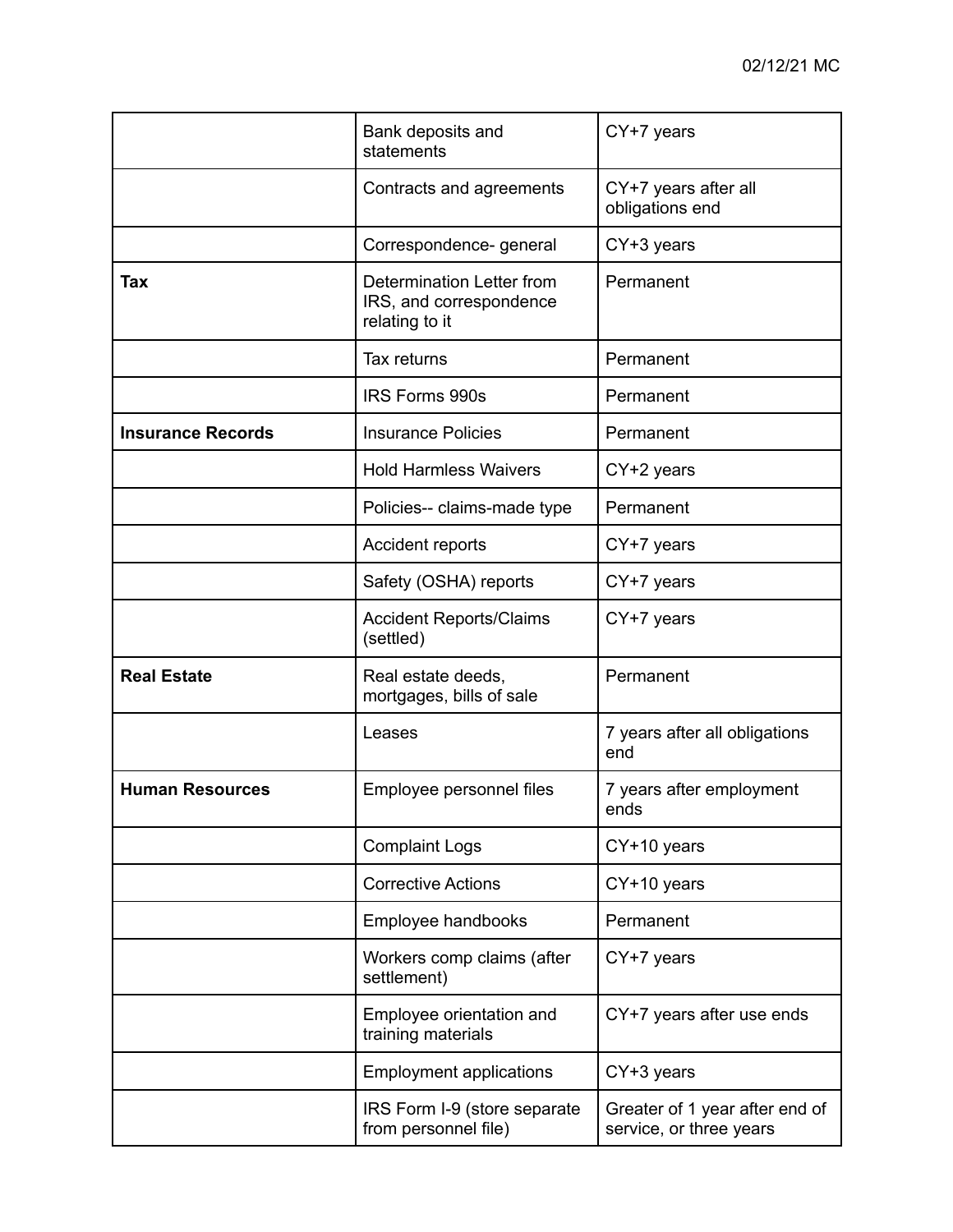| <b>Communications (Public)</b> | Press releases/public<br>statements         | $\sqrt{CY} + 7$ years                   |
|--------------------------------|---------------------------------------------|-----------------------------------------|
|                                | News articles                               | $\sqrt{CY} + 7$ years                   |
| <b>Technology</b>              | Software licenses and<br>support agreements | CY+7 years after all<br>obligations end |